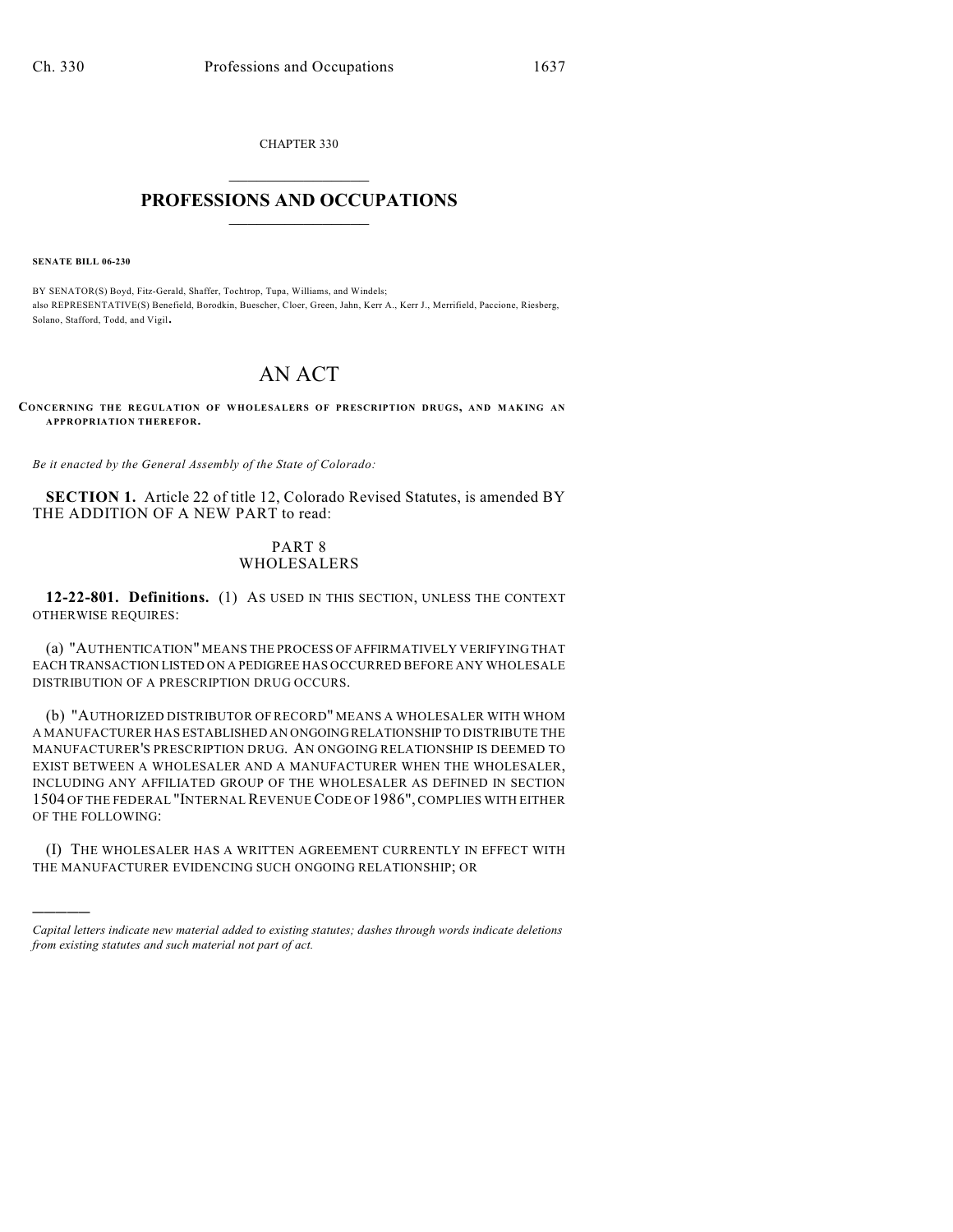(II) THE WHOLESALER IS LISTED ON THE MANUFACTURER'S CURRENT LIST OF AUTHORIZED DISTRIBUTORS OF RECORD, WHICH LIST IS UPDATED BY THE MANUFACTURER ON NO LESS THAN A MONTHLY BASIS.

(c) "BOARD" MEANS THE STATE BOARD OF PHARMACY.

(d) "CHAIN PHARMACY WAREHOUSE" MEANS A PHYSICAL LOCATION FOR PRESCRIPTION DRUGS THAT ACTS AS A CENTRAL WAREHOUSE AND PERFORMS INTRACOMPANY SALES OR TRANSFERS OF SUCH DRUGS TO A GROUP OF CHAIN PHARMACIES OR OTHER CHAIN PHARMACY WAREHOUSES THAT ARE UNDER COMMON OWNERSHIP OR CONTROL.

(e) "DESIGNATED REPRESENTATIVE" MEANS A PERSON AUTHORIZED BY A LICENSED WHOLESALER TO ACT AS A REPRESENTATIVE FOR THE WHOLESALER.

(f) "DROP SHIPMENT" MEANS THE SALE, BY A MANUFACTURER OF THE MANUFACTURER'S PRESCRIPTION DRUG, THAT MANUFACTURER'S THIRD-PARTY LOGISTICS PROVIDER, OR THAT MANUFACTURER'S EXCLUSIVE DISTRIBUTOR, TO A WHOLESALER WHEREBY THE WHOLESALER TAKES TITLE TO, BUT NOT POSSESSION OF, SUCH PRESCRIPTION DRUG AND THE WHOLESALER INVOICES THE PHARMACY OR CHAIN PHARMACY WAREHOUSE AND THE PHARMACY OR CHAIN PHARMACY WAREHOUSE RECEIVES DELIVERY OF THE PRESCRIPTION DRUG DIRECTLY FROM THE MANUFACTURER OF SUCH DRUG, THAT MANUFACTURER'S THIRD-PARTY LOGISTICS PROVIDER, OR THAT MANUFACTURER'S EXCLUSIVE DISTRIBUTOR.

(g) "FACILITY" MEANS A FACILITY OF A WHOLESALER WHERE PRESCRIPTION DRUGS ARE STORED, HANDLED, REPACKAGED, OR OFFERED FOR SALE.

(h) "MANUFACTURER'S EXCLUSIVE DISTRIBUTOR" MEANS ANYONE WHO CONTRACTS WITH A MANUFACTURER TO PROVIDE OR COORDINATE WAREHOUSING, DISTRIBUTION, OR OTHER SERVICES ON BEHALF OF A MANUFACTURER AND WHO TAKES TITLE TO THE MANUFACTURER'S PRESCRIPTION DRUG, BUT WHO DOES NOT HAVE GENERAL RESPONSIBILITY TO DIRECT THE SALE OR DISPOSITION OF THE MANUFACTURER'S PRESCRIPTION DRUG. SUCH MANUFACTURER'S EXCLUSIVE DISTRIBUTOR MUST BE LICENSED AS A WHOLESALER UNDER THIS PART 8.

(i) "NORMAL DISTRIBUTION CHANNEL" MEANS A CHAIN OF CUSTODY FOR A PRESCRIPTION DRUG THAT GOES FROM A MANUFACTURER OF THE PRESCRIPTION DRUG TO:

(I) A WHOLESALER TO A PHARMACY TO A PATIENT OR OTHER DESIGNATED PERSONS AUTHORIZED BY LAW TO DISPENSE OR ADMINISTER SUCH DRUG TO A PATIENT; A WHOLESALER TO A CHAIN PHARMACY WAREHOUSE TO THEIR INTRACOMPANY PHARMACIES TO A PATIENT; A CHAIN PHARMACY WAREHOUSE TO THEIR INTRACOMPANY PHARMACIES TO A PATIENT, A PHARMACY TO A PATIENT; OR

(II) A MANUFACTURER'S COLICENSED PARTNER, THIRD-PARTY LOGISTICS PROVIDER, OR EXCLUSIVE DISTRIBUTOR TO A WHOLESALER TO A PHARMACY TO A PATIENT OR OTHER DESIGNATED PERSONS AUTHORIZED BY LAW TO DISPENSE OR ADMINISTER SUCH DRUG TO A PATIENT; OR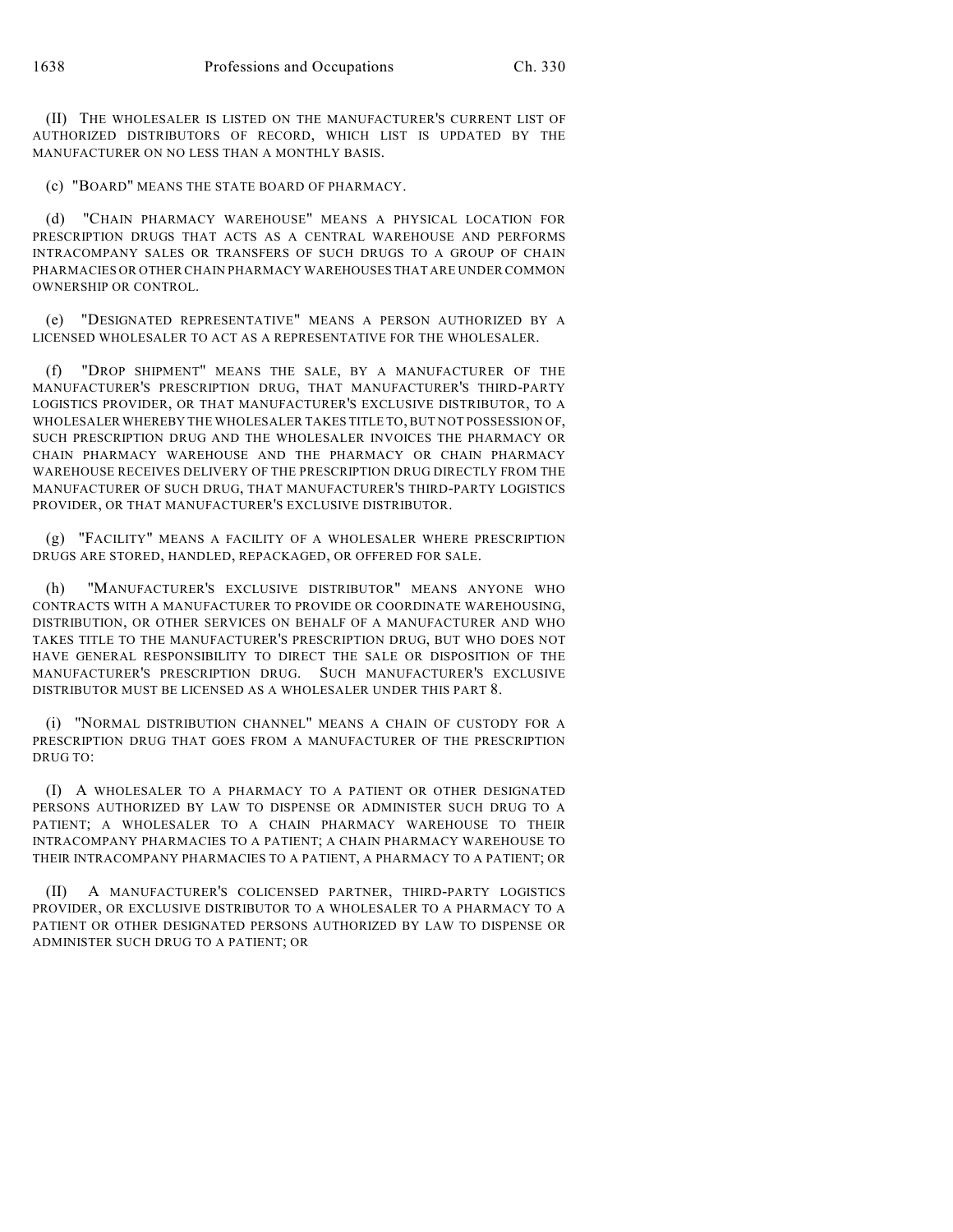(III) A MANUFACTURER'S COLICENSED PARTNER OR THAT MANUFACTURER'S THIRD-PARTY LOGISTICS PROVIDER OR EXCLUSIVE DISTRIBUTOR TO A WHOLESALER TO A CHAIN PHARMACY WAREHOUSE TO THAT CHAIN PHARMACY WAREHOUSE'S INTRACOMPANY PHARMACY TO A PATIENT OR OTHER DESIGNATED PERSONS AUTHORIZED BY LAW TO DISPENSE OR ADMINISTER SUCH DRUG TO A PATIENT; OR

(IV) A SPECIALTY WHOLESALER TO A PHARMACY, PHYSICIAN, OR HOSPITAL; OR

(V) A WHOLESALER TO A PHARMACY BUYING COOPERATIVE WAREHOUSE TO A PHARMACY THAT IS A MEMBER OR MEMBER OWNER OF SUCH COOPERATIVE TO A PATIENT OR OTHER DESIGNATED PERSON AUTHORIZED BY LAW TO DISPENSE OR ADMINISTER THE PRESCRIPTION DRUG TO A PATIENT.

(j) "PEDIGREE" MEANS A DOCUMENT OR ELECTRONIC FILE CONTAINING INFORMATION THAT RECORDS EACH DISTRIBUTION OF ANY GIVEN PRESCRIPTION DRUG THAT LEAVES THE NORMAL DISTRIBUTION CHANNEL.

(k) "PHARMACY BUYING COOPERATIVE WAREHOUSE" MEANS A PERMANENT PHYSICAL LOCATION THAT ACTS AS A CENTRAL WAREHOUSE FOR PRESCRIPTION DRUGS AND FROM WHICH SALES OF SUCH DRUGS ARE MADE TO AN EXCLUSIVE GROUP OF PHARMACIES THAT ARE MEMBERS OR MEMBER OWNERS OF THE BUYING COOPERATIVE OPERATING THE WAREHOUSE THAT SHALL BE LICENSED AS A WHOLESALER.

(l) "PRESCRIPTION DRUG" MEANS ANY DRUG, INCLUDING ANY BIOLOGICAL PRODUCT, EXCEPT FOR BLOOD AND BLOOD COMPONENTS, INCLUDING FACTOR, INTENDED FOR TRANSFUSION OR BIOLOGICAL PRODUCTS THAT ARE ALSO MEDICAL DEVICES, REQUIRED BY FEDERAL LAW OR REGULATION TO BE DISPENSED ONLY BY A PRESCRIPTION, INCLUDING FINISHED DOSAGE FORMS AND BULK DRUG SUBSTANCES SUBJECT TO SECTION 503(b) OF THE FEDERAL "FOOD, DRUG, AND COSMETIC ACT".

(m) "REPACKAGE" MEANS REPACKAGING OR OTHERWISE CHANGING THE CONTAINER, WRAPPER, OR LABELING TO FURTHER THE DISTRIBUTION OF A PRESCRIPTION DRUG, EXCLUDING THAT COMPLETED BY THE PHARMACIST RESPONSIBLE FOR DISPENSING PRODUCT TO THE PATIENT.

(n) "REPACKAGER" MEANS A PERSON WHO REPACKAGES PRESCRIPTION DRUGS.

(o) "SPECIALTY WHOLESALER" MEANS A PERSON WHO EXCLUSIVELY DISTRIBUTES A PRESCRIPTION DRUG TO A SPECIFIC GROUP OF SPECIALTY PHARMACIES OR LICENSED PRACTITIONERS AND WHO HAS CERTIFIED TO THE BOARD THAT THE DISTRIBUTION OF SUCH PRODUCTS WILL ONLY OCCUR IN THE LIMITED SITUATIONS DESCRIBED HEREIN. SUCH SPECIALTY WHOLESALE DISTRIBUTORS SHALL BE SEPARATELY LICENSED AND DESIGNATED AS SPECIALTY WHOLESALE DISTRIBUTORS BY THE BOARD.

(p) "THIRD-PARTY LOGISTICS PROVIDER" MEANS ANYONE WHO CONTRACTS WITH A MANUFACTURER TO PROVIDE OR COORDINATE WAREHOUSING, DISTRIBUTION, OR OTHER SERVICES ON BEHALF OF A MANUFACTURER, BUT DOES NOT TAKE TITLE TO A PRESCRIPTION DRUG OR HAVE GENERAL RESPONSIBILITY TO DIRECT THE PRESCRIPTION DRUG'S SALE OR DISPOSITION. A THIRD-PARTY LOGISTICS PROVIDER MUST BE LICENSED AS A WHOLESALE DISTRIBUTOR UNDER THIS PART 8.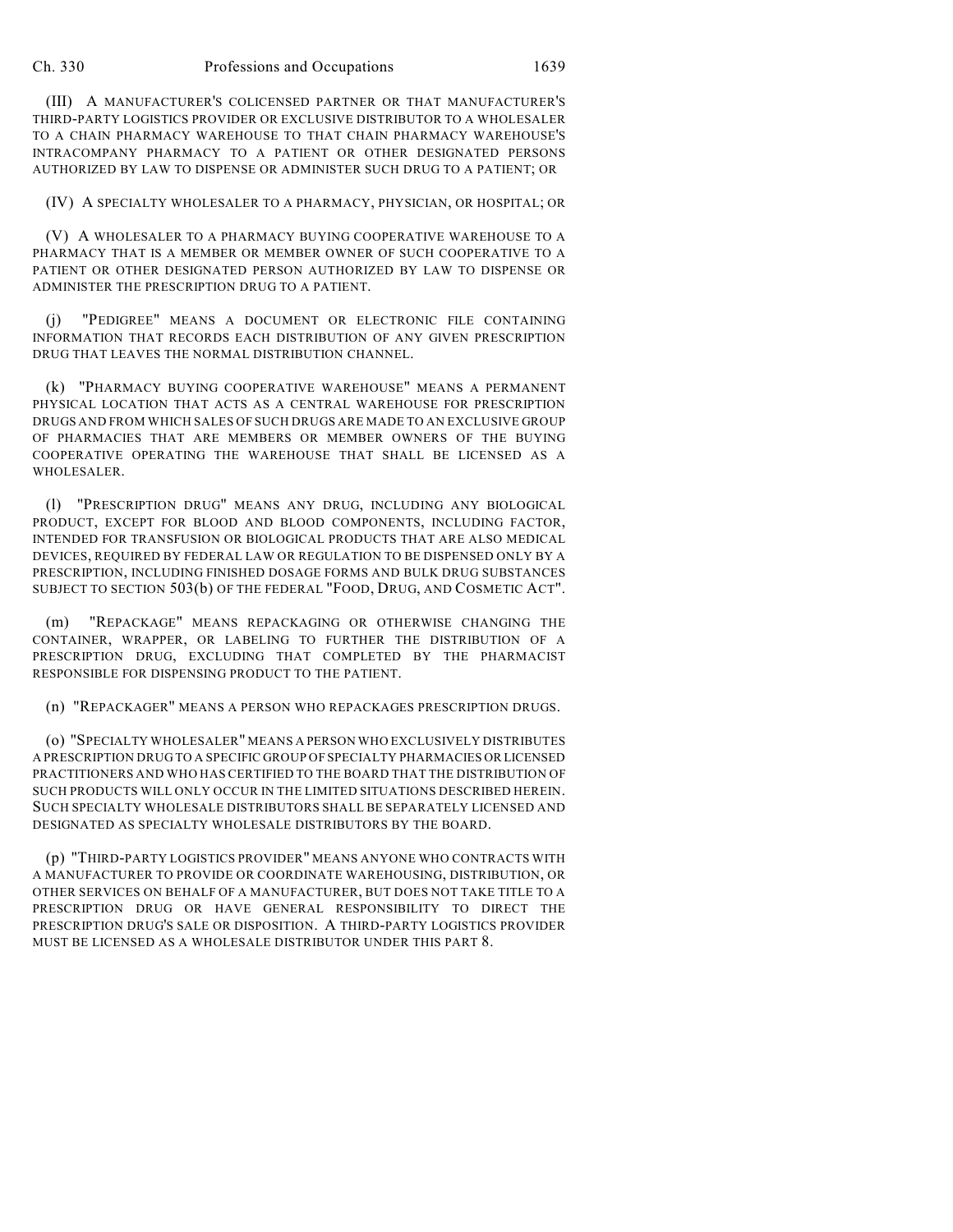1640 Professions and Occupations Ch. 330

(q) "WHOLESALER" MEANS ANY PERSON ENGAGED IN THE WHOLESALE DISTRIBUTION OF PRESCRIPTION DRUGS, INCLUDING, BUT NOT LIMITED TO, REPACKAGERS; OWN-LABEL DISTRIBUTORS; PRIVATE-LABEL DISTRIBUTORS; JOBBERS; BROKERS; WAREHOUSES, INCLUDING MANUFACTURERS' AND DISTRIBUTORS' WAREHOUSES; MANUFACTURERS' EXCLUSIVE DISTRIBUTORS; AUTHORIZED DISTRIBUTORS OF RECORD; DRUG WHOLESALERS OR DISTRIBUTORS; INDEPENDENT WHOLESALE DRUG TRADERS; SPECIALTY WHOLESALE DISTRIBUTORS; PHARMACY BUYING COOPERATIVE WAREHOUSES; RETAIL PHARMACIES THAT CONDUCT WHOLESALE DISTRIBUTION; AND CHAIN PHARMACY WAREHOUSES THAT CONDUCT WHOLESALE DISTRIBUTION.

(2) FOR THE PURPOSES OF THIS PART 8, "WHOLESALE DISTRIBUTION" MEANS DISTRIBUTION OF PRESCRIPTION DRUGS TO PERSONS OR ENTITIES OTHER THAN A CONSUMER OR PATIENT. "WHOLESALE DISTRIBUTION" DOES NOT INCLUDE:

(a) INTRACOMPANY SALES OR TRANSFERS OF PRESCRIPTION DRUGS, INCLUDING A TRANSACTION OR TRANSFER BETWEEN A DIVISION, SUBSIDIARY, PARENT, OR AFFILIATED OR RELATED COMPANY UNDER COMMON OWNERSHIP OR CONTROL OF AN ENTITY;

(b) THE SALE, PURCHASE, DISTRIBUTION, TRADE, OR TRANSFER OF A PRESCRIPTION DRUG OR OFFER TO SELL, PURCHASE, DISTRIBUTE, TRADE, OR TRANSFER A PRESCRIPTION DRUG FOR EMERGENCY MEDICAL REASONS OR DURING A STATE OR NATIONAL DECLARATION OF EMERGENCY;

(c) THE SALE OR TRANSFER OF A DRUG FOR MEDICAL REASONS BY A RETAIL PHARMACY TO ANOTHER RETAIL PHARMACY TO ALLEVIATE A TEMPORARY SHORTAGE PURSUANT TO COLORADO LAW;

(d) THE DISTRIBUTION OF PRESCRIPTION DRUG SAMPLES BY A MANUFACTURER'S REPRESENTATIVE;

(e) DRUG RETURNS, WHEN CONDUCTED BY A HOSPITAL, HEALTH CARE ENTITY, OR CHARITABLE INSTITUTION IN ACCORDANCE WITH 21 CFR 203.23;

(f) THE SALE OF MINIMAL QUANTITIES OF PRESCRIPTION DRUGS BY RETAIL PHARMACIES TO LICENSED PRACTITIONERS FOR OFFICE USE;

(g) A RETAIL PHARMACY'S DELIVERY OF PRESCRIPTION DRUGS TO A PATIENT OR PATIENT'S AGENT PURSUANT TO THE LAWFUL ORDER OF A LICENSED PRACTITIONER;

(h) THE SALE, TRANSFER, MERGER, OR CONSOLIDATION OF ALL OR PART OF THE BUSINESS OF A PHARMACY OR PHARMACIES FROM OR WITH ANOTHER PHARMACY OR PHARMACIES, WHETHER ACCOMPLISHED AS A PURCHASE AND SALE OF STOCK OR BUSINESS ASSETS;

(i) THE DIRECT SALE, PURCHASE, DISTRIBUTION, TRADE, OR TRANSFER OF A PRESCRIPTION DRUG FROM A MANUFACTURER TO AN AUTHORIZED DISTRIBUTOR OF RECORD TO ONE ADDITIONAL AUTHORIZED DISTRIBUTOR OF RECORD, BUT ONLY IF AN AUTHORIZED DISTRIBUTOR OF RECORD THAT PURCHASES A PRESCRIPTION DRUG FROM AN AUTHORIZED DISTRIBUTOR OF RECORD THAT PURCHASED THE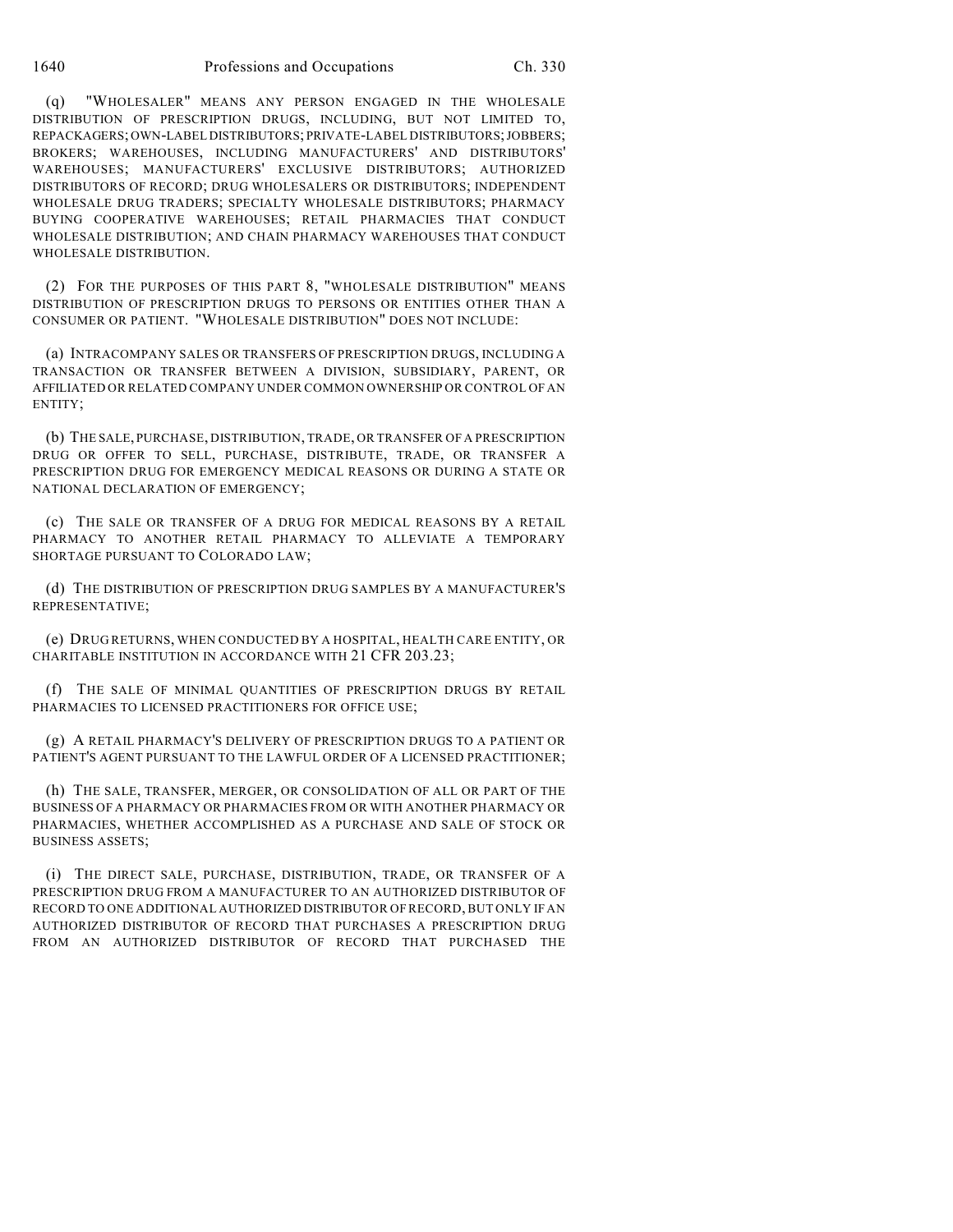PRESCRIPTION DRUG DIRECTLY FROM THE MANUFACTURER:

(I) PROVIDES THE SUPPLYING AUTHORIZED DISTRIBUTOR OF RECORD WITH A VERIFIABLE STATEMENT THAT THE PRODUCT IS UNAVAILABLE FROM THE MANUFACTURER; AND

(II) RECEIVES A VERIFIABLE STATEMENT FROM THE SUPPLYING AUTHORIZED DISTRIBUTOR OF RECORD THAT THE PRODUCT WAS PURCHASED DIRECTLY FROM THE MANUFACTURER.

(j) DROP SHIPMENTS OF A PRESCRIPTION DRUG FROM A MANUFACTURER, THAT MANUFACTURER'S THIRD-PARTY LOGISTICS PROVIDER, OR THAT MANUFACTURER'S EXCLUSIVE DISTRIBUTOR TO A PHARMACY OR CHAIN PHARMACY WAREHOUSE;

(k) THE DELIVERY OF, OR OFFER TO DELIVER, A PRESCRIPTION DRUG BY A COMMON CARRIER SOLELY IN THE COMMON CARRIER'S USUAL COURSE OF BUSINESS OF TRANSPORTING PRESCRIPTION DRUGS, WHERE THE COMMON CARRIER DOES NOT STORE, WAREHOUSE, OR TAKE LEGAL OWNERSHIP OF THE PRESCRIPTION DRUG;

(l) THE SALE OR TRANSFER FROM A RETAIL PHARMACY OR CHAIN PHARMACY WAREHOUSE OF EXPIRED, DAMAGED, RETURNED, OR RECALLED PRESCRIPTION DRUGS TO THE ORIGINAL MANUFACTURER OR TO A THIRD-PARTY RETURNS PROCESSOR;

(m) THE SALE OR TRANSFER OF COMPOUNDED DRUGS COMPOUNDED BY A RETAIL PHARMACY AS DEFINED IN SECTION 12-22-102 (6) AND AS AUTHORIZED BY SECTION 12-22-121 (6) (b).

(3) (a) THE BOARD SHALL HAVE THE AUTHORITY TO EXEMPT A PHARMACY BENEFITS ENTITY FROM THE REQUIREMENTS OF SECTIONS 12-22-802 AND 12-22-803 IF SUCH ENTITY'S PURCHASES ARE SOLELY FROM A MANUFACTURER OR A WHOLESALE DISTRIBUTOR IN THE NORMAL DISTRIBUTION CHANNEL, AND ANY SUBSEQUENT SALES OR FURTHER DISTRIBUTIONS ARE TO ENTITIES OTHER THAN A WHOLESALER WITHIN THE NORMAL DISTRIBUTION CHANNEL. FOR THE PURPOSES OF THIS SUBSECTION (3), "PHARMACY BENEFITS ENTITY" MEANS AN ENTITY THAT IS NOT ENGAGED IN THE ACTIVITIES DESCRIBED IN PARAGRAPH (d) OF SUBSECTION (1) OF THIS SECTION BUT THAT ASSISTS IN THE ADMINISTRATION OF PHARMACY BENEFITS UNDER CONTRACTS WITH INSURERS OR TO A COMPANY UNDER COMMON OWNERSHIP WITH THAT ENTITY.

(b) THE BOARD SHALL HAVE THE AUTHORITY TO EXEMPT A WHOLESALER FROM ANY OF THE REQUIREMENTS OF THIS PART 8 IF THE WHOLESALER EXCLUSIVELY DISTRIBUTES ANIMAL HEALTH MEDICINES.

(c) THE BOARD SHALL EXEMPT FROM THE REQUIREMENTS OF SECTIONS 12-22-802 AND 12-22-803 A LICENSED WHOLESALER OPERATED BY A NONPROFIT ORGANIZATION EXEMPT FROM TAXATION UNDER SECTION 501 (c) (3) OF THE FEDERAL "INTERNAL REVENUE CODE OF 1986", AS AMENDED, THAT ENGAGES ONLY IN INTRACOMPANY SALES OR TRANSFERS OF PRESCRIPTION DRUGS TO LICENSED OTHER OUTLETS OR PHARMACIES THAT ARE CONTROLLED BY, OR UNDER COMMON OWNERSHIP OR CONTROL WITH, THE WHOLESALER AND THAT PURCHASE DRUGS DIRECTLY FROM THE MANUFACTURER OR THE MANUFACTURER'S AUTHORIZED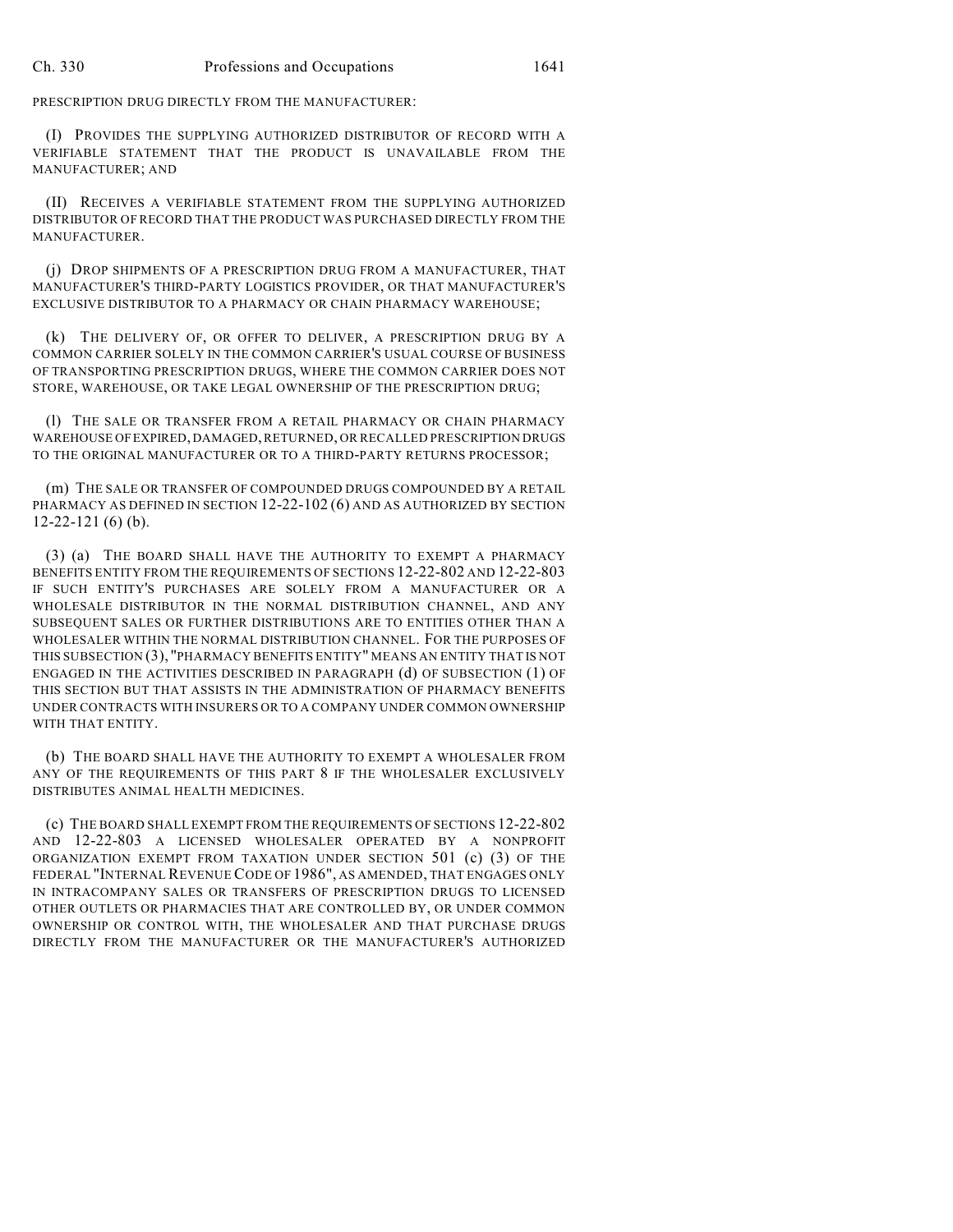DISTRIBUTOR OF RECORD FOR DISTRIBUTION OR TRANSFER TO THE WHOLESALER'S LICENSED OTHER OUTLETS, PHARMACIES, OR OTHER AREAS AUTHORIZED BY STATE LAW. THE BOARD SHALL EXEMPT A LICENSED WHOLESALER OPERATED BY A HOSPITAL, A STATE AGENCY, OR A POLITICAL SUBDIVISION FROM THE REQUIREMENTS OF SECTIONS 12-22-802 AND 12-22-803 IF SUCH ENTITY PURCHASES DRUGS DIRECTLY FROM A MANUFACTURER OR A MANUFACTURER'S AUTHORIZED DISTRIBUTOR OF RECORD AND IF ANY FURTHER DISTRIBUTION IS TO AUTHORIZED, LICENSED ENTITIES WITHIN ITS OWN NETWORK.

**12-22-802. Wholesaler license requirements.** (1) A WHOLESALER THAT RESIDES IN THIS STATE SHALL BE LICENSED BY THE BOARD. A WHOLESALER THAT DOES NOT RESIDE IN THIS STATE SHALL BE LICENSED IN THIS STATE PRIOR TO ENGAGING IN THE WHOLESALE DISTRIBUTION OF PRESCRIPTION DRUGS IN THIS STATE. THE BOARD SHALL EXEMPT A MANUFACTURER AND THAT MANUFACTURER'S THIRD-PARTY LOGISTICS PROVIDERS TO THE EXTENT INVOLVING THAT MANUFACTURER'S DRUGS UNDER CONTRACT, FROM ANY LICENSING AND OTHER REQUIREMENTS OF THIS SECTION TO THE EXTENT THE REQUIREMENTS ARE NOT REQUIRED BY FEDERAL LAW OR REGULATION, UNLESS THE PARTICULAR REQUIREMENTS ARE DEEMED NECESSARY AND APPROPRIATE FOLLOWING RULEMAKING BY THE BOARD.

(2) (a) THE BOARD MAY ADOPT RULES TO APPROVE AN ACCREDITATION BODY TO EVALUATE A WHOLESALER'S OPERATIONS TO DETERMINE COMPLIANCE WITH PROFESSIONAL STANDARDS AND ANY OTHER APPLICABLE LAWS, AND TO PERFORM INSPECTIONS OF EACH FACILITY AND LOCATION WHERE WHOLESALE DISTRIBUTION OPERATIONS ARE CONDUCTED BY THE WHOLESALER.

(b) AN APPLICANT FOR A LICENSE SHALL PAY ANY REASONABLE FEE REQUIRED BY THE ACCREDITATION BODY OR THE BOARD AND COMPLY WITH ANY RULES PROMULGATED BY THE BOARD.

(c) THE BOARD SHALL NOT ISSUE OR RENEW A LICENSE TO A WHOLESALER WHO DOES NOT COMPLY WITH THIS PART 8.

(3) (a) AN APPLICANT FOR A WHOLESALER LICENSE SHALL PROVIDE TO THE BOARD THE FOLLOWING INFORMATION, AND ANY OTHER INFORMATION DEEMED APPROPRIATE BY THE BOARD, ON A FORM PROVIDED BY THE BOARD AT THE TIME OF APPLICATION AND EACH CALENDAR YEAR THEREAFTER:

(I) THE NAME, FULL BUSINESS ADDRESS, AND TELEPHONE NUMBER OF THE APPLICANT;

(II) THE TRADE AND BUSINESS NAMES USED BY THE APPLICANT;

(III) THE ADDRESSES, TELEPHONE NUMBERS, AND THE NAMES OF THE CONTACT PERSONS FOR ALL FACILITIES USED BY THE APPLICANT FOR THE STORAGE, HANDLING, AND DISTRIBUTION OF PRESCRIPTION DRUGS;

(IV) THE TYPE OF OWNERSHIP OR OPERATION OF THE APPLICANT;

(V) THE NAMES OF THE OWNER AND THE OPERATOR OF THE APPLICANT,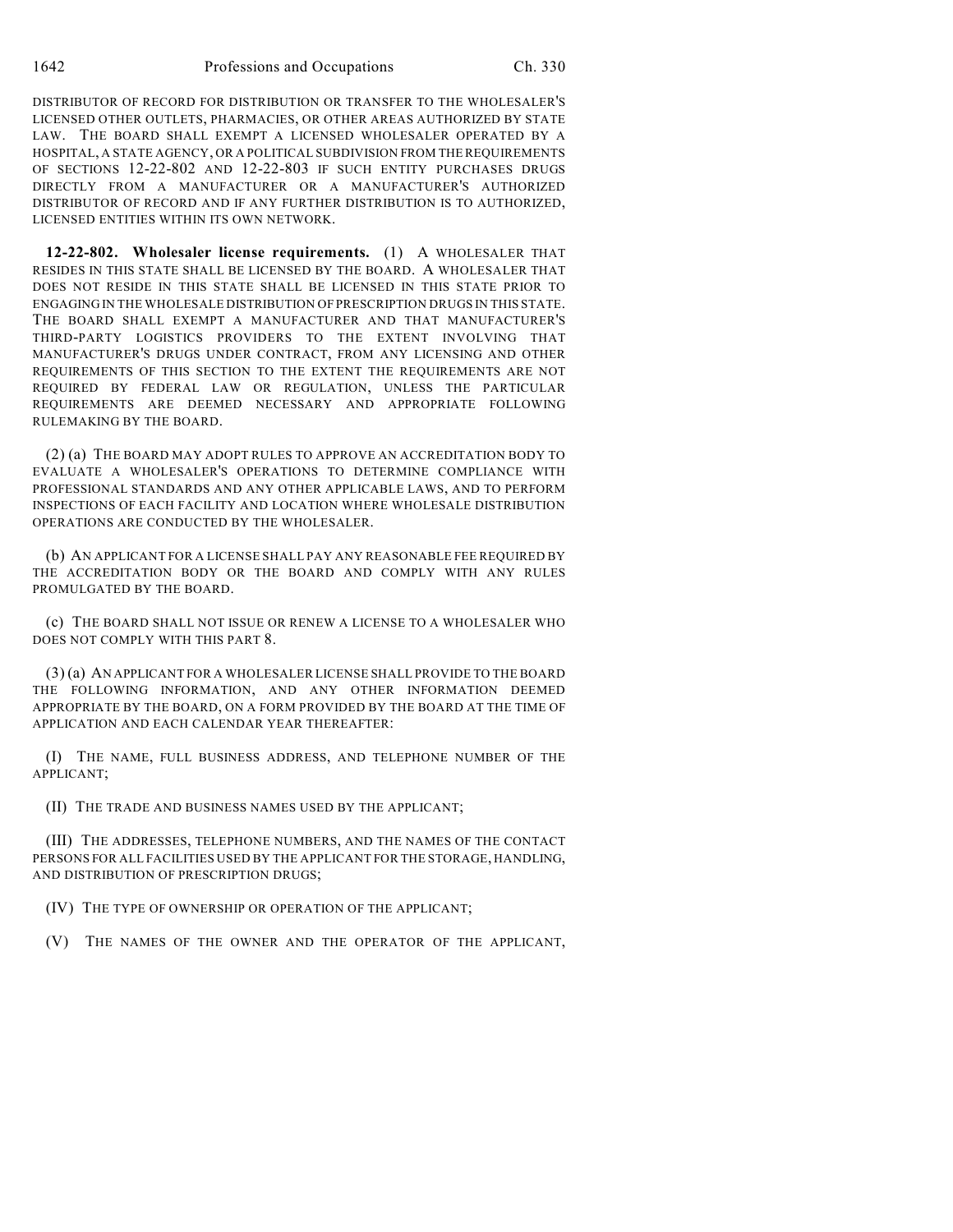INCLUDING THE NAME OF EACH PARTNER IF THE APPLICANT IS A PARTNERSHIP; THE NAME AND TITLE OF EACH OFFICER AND DIRECTOR, THE NAME OFTHE CORPORATION, AND THE STATE OF INCORPORATION, IF THE APPLICANT IS A CORPORATION; THE NAME OF THE LIMITED LIABILITY COMPANY, IF THE APPLICANT IS A LIMITED LIABILITY COMPANY, AND THE NAME OF THE PARENT COMPANY, IF ANY, AND STATE OF INCORPORATION OF BOTH; AND THE NAME OF THE SOLE PROPRIETOR AND THE BUSINESS ENTITY IF THE APPLICANT IS A SOLE PROPRIETORSHIP;

(VI) A LIST OF THE LICENSES AND PERMITS ISSUED TO THE APPLICANT BY ANY OTHER STATE THAT AUTHORIZES THE APPLICANT TO PURCHASE OR POSSESS PRESCRIPTION DRUGS; AND

(VII) THE NAME OF THE APPLICANT'S DESIGNATED REPRESENTATIVE FOR THE FACILITY, THE FINGERPRINTS OF THE DESIGNATED REPRESENTATIVE, AND A PERSONAL INFORMATION STATEMENT FOR THE DESIGNATED REPRESENTATIVE THAT INCLUDES INFORMATION AS REQUIRED BY THE BOARD, INCLUDING BUT NOT LIMITED TO THE INFORMATION IN SUBSECTION (5) OF THIS SECTION.

(b) A LICENSEE SHALL COMPLETE AND RETURN THE FORM PROVIDED BY THE BOARD EACH CALENDAR YEAR WITHIN THIRTY DAYS AFTER THE RECEIPT OF THE FORM. THE BOARD MAY SUSPEND OR REVOKE THE LICENSE OF A WHOLESALER IF THE BOARD DETERMINES THAT THE WHOLESALER NO LONGER QUALIFIES FOR A LICENSE.

(4) PRIOR TO ISSUING A WHOLESALER LICENSE TO AN APPLICANT, THE BOARD, STATE BOARD OF PHARMACY, OR BOARD-APPROVED ACCREDITATION BODY SHALL CONDUCT A PHYSICAL INSPECTION OF THE FACILITY AT THE BUSINESS ADDRESS PROVIDED BY THE APPLICANT. NOTHING IN THIS SUBSECTION (4) SHALL PRECLUDE THE BOARD FROM INSPECTING A WHOLESALER.

(5) THE DESIGNATED REPRESENTATIVE OF AN APPLICANT FOR A WHOLESALER LICENSE SHALL:

(a) BE AT LEAST TWENTY-ONE YEARS OF AGE;

(b) HAVE AT LEAST THREE YEARS OF FULL-TIME EMPLOYMENT HISTORY WITH A PHARMACY OR A WHOLESALER IN A CAPACITY RELATED TO THE DISPENSING AND DISTRIBUTION OF AND THE RECORD KEEPING RELATED TO PRESCRIPTION DRUGS;

(c) BE EMPLOYED BY THE APPLICANT IN A FULL-TIME MANAGERIAL POSITION;

(d) BE ACTIVELY INVOLVED IN AND AWARE OF THE ACTUAL DAILY OPERATION OF THE WHOLESALER;

(e) BE PHYSICALLY PRESENT AT THE FACILITY OF THE APPLICANT DURING REGULAR BUSINESS HOURS, EXCEPT WHEN THE ABSENCE OF THE DESIGNATED REPRESENTATIVE IS AUTHORIZED, INCLUDING, BUT NOT LIMITED TO, SICK LEAVE AND VACATION LEAVE;

(f) SERVE IN THE CAPACITY OF A DESIGNATED REPRESENTATIVE FOR ONLY ONE APPLICANT OR WHOLESALER AT A TIME, EXCEPT WHERE MORE THAN ONE LICENSED WHOLESALER IS CO-LOCATED IN THE SAME FACILITY AND THE WHOLESALERS ARE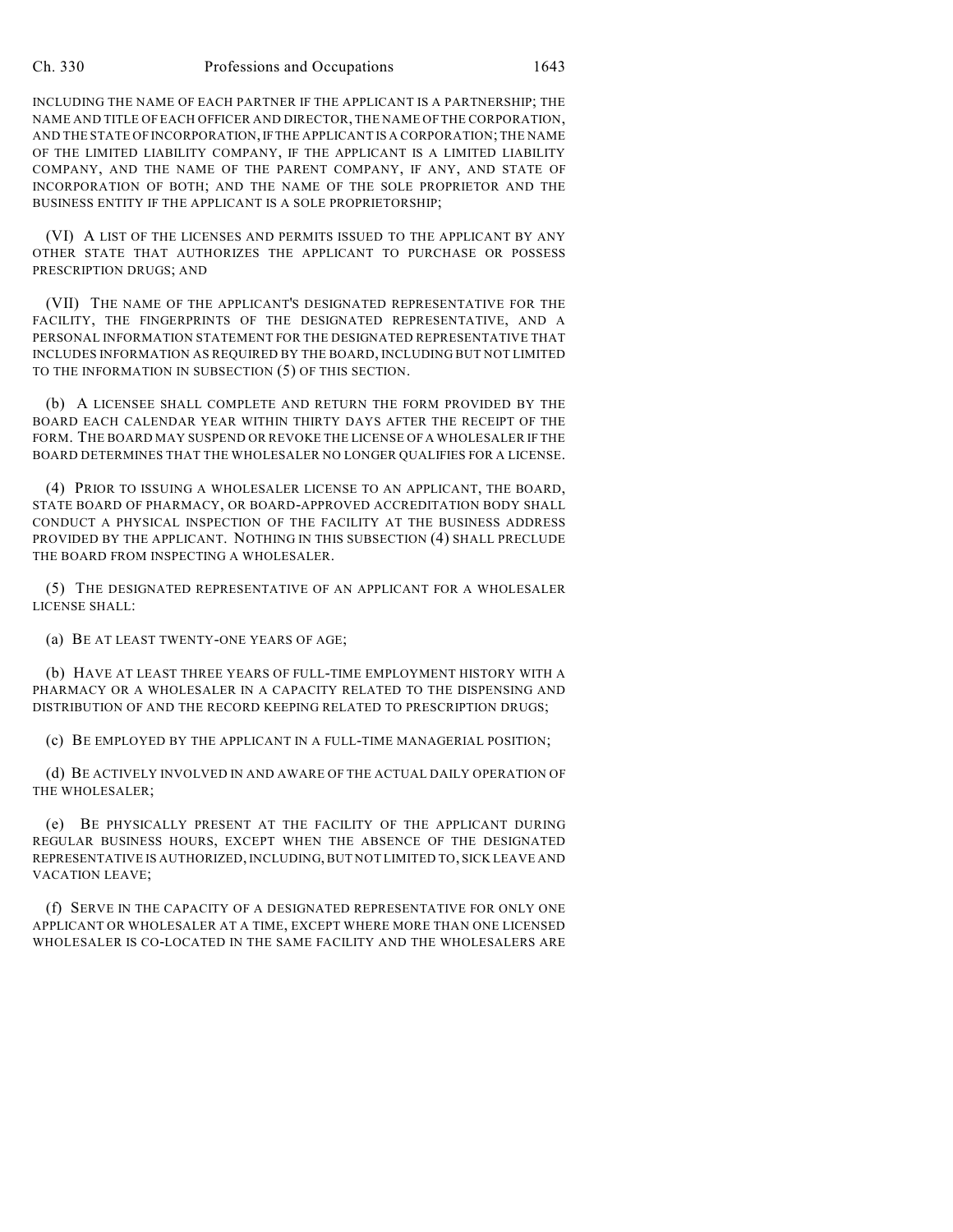MEMBERS OF AN AFFILIATED GROUP AS DEFINED BY SECTION 1504 OF THE FEDERAL "INTERNAL REVENUE CODE OF 1986";

(g) NOT HAVE ANY CONVICTIONS UNDER FEDERAL, STATE, OR LOCAL LAW RELATING TO WHOLESALE OR RETAIL PRESCRIPTION DRUG DISTRIBUTION OR A CONTROLLED SUBSTANCE;

(h) NOT HAVE ANY FELONY CONVICTIONS PURSUANT TO FEDERAL, STATE, OR LOCAL LAW; AND

(i) UPDATE ALL OF THE INFORMATION REQUIRED IN THIS PART 8 WHENEVER CHANGES OCCUR.

(6) A WHOLESALER SHALL OBTAIN A LICENSE FOR EACH FACILITY IT USES FOR THE DISTRIBUTION OF PRESCRIPTION DRUGS.

**12-22-803. Criminal history record check.** PRIOR TO SUBMISSION OF AN APPLICATION, EACH APPLICANT SHALL HAVE HIS OR HER FINGERPRINTS TAKEN BY A LOCAL LAW ENFORCEMENT AGENCY FOR THE PURPOSE OF OBTAINING A FINGERPRINT-BASED CRIMINAL HISTORY RECORD CHECK. THE APPLICANT IS REQUIRED TO SUBMIT PAYMENT BY CERTIFIED CHECK OR MONEY ORDER FOR THE FINGERPRINTS AND FOR THE ACTUAL COSTS OF SAID RECORD CHECK AT THE TIME THE FINGERPRINTS ARE SUBMITTED TO THE COLORADO BUREAU OF INVESTIGATION. UPON RECEIPT OF FINGERPRINTS AND RECEIPT OF THE PAYMENT FOR COSTS, THE COLORADO BUREAU OF INVESTIGATION SHALL CONDUCT A STATE AND NATIONAL FINGERPRINT-BASED CRIMINAL HISTORY RECORD CHECK UTILIZING RECORDS OF THE COLORADO BUREAU OF INVESTIGATION AND THE FEDERAL BUREAU OF INVESTIGATION.

**12-22-804. Restrictions on transactions.** (1) A WHOLESALER SHALL RECEIVE PRESCRIPTION DRUG RETURNS OR EXCHANGES FROM A PHARMACY OR A CHAIN PHARMACY WAREHOUSE PURSUANT TO THE TERMS AND CONDITIONS OF THE AGREEMENT BETWEEN THE WHOLESALE DISTRIBUTOR AND THE PHARMACY OR CHAIN PHARMACY WAREHOUSE. THE RETURNS OR EXCHANGES SHALL INCLUDE THE RETURNS OF EXPIRED, DAMAGED, AND RECALLED PHARMACEUTICAL PRODUCT TO EITHER THE ORIGINAL MANUFACTURER OR TO A THIRD-PARTY RETURNS PROCESSOR, AND SUCH RETURNS OR EXCHANGES SHALL NOT BE SUBJECT TO THE PEDIGREE REQUIREMENTS OF SECTION 12-22-805. THE PHARMACIES, CHAIN PHARMACY WAREHOUSES, AND COOPERATIVE PHARMACY WAREHOUSES SHALL BE RESPONSIBLE FOR ENSURING THAT THE PRESCRIPTION DRUGS RETURNED ARE WHAT THEY PURPORT TO BE AND SHALL ENSURE THAT THOSE RETURNED PRESCRIPTION DRUGS WERE STORED UNDER PROPER CONDITIONS SINCE THEIR RECEIPT. WHOLESALERS SHALL BE HELD ACCOUNTABLE FOR POLICING THEIR RETURNS PROCESS AND HELPING TO INSURE THAT THEIR OPERATIONS ARE SECURE AND DO NOT PERMIT THE ENTRY OF ADULTERATED OR COUNTERFEIT PRODUCT. A PHARMACIST SHALL NOT KNOWINGLY RETURN A MEDICATION THAT IS NOT WHAT IT PURPORTS TO BE.

(2) A MANUFACTURER OR WHOLESALER SHALL FURNISH PRESCRIPTION DRUGS ONLY TO A PERSON LICENSED BY THE BOARD. BEFORE FURNISHING PRESCRIPTION DRUGS TO A PERSON NOT KNOWN TO THE MANUFACTURER OR WHOLESALER, THE MANUFACTURER OR WHOLESALER SHALL AFFIRMATIVELY VERIFY THAT THE PERSON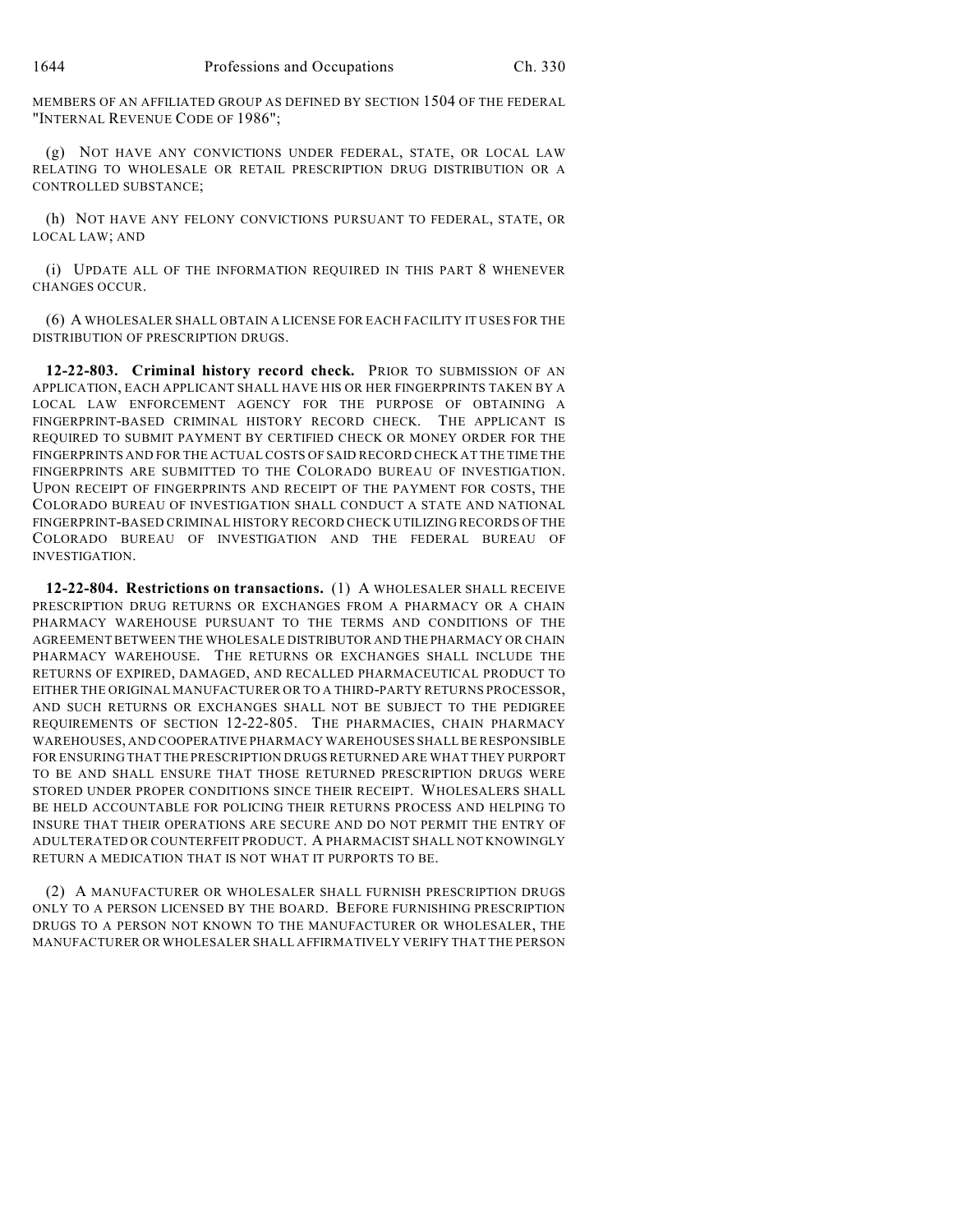IS LEGALLY AUTHORIZED TO RECEIVE THE PRESCRIPTION DRUGS BY CONTACTING THE BOARD.

(3) PRESCRIPTION DRUGS FURNISHED BY A MANUFACTURER OR WHOLESALER SHALL BE DELIVERED ONLY TO THE PREMISES LISTED ON THE LICENSE. THE MANUFACTURER OR WHOLESALER MAY FURNISH PRESCRIPTION DRUGS TO AN AUTHORIZED PERSON OR AGENT OF THE PERSON LISTED ON THE LICENSE IF THE IDENTITY AND AUTHORIZATION OF THE RECIPIENT IS PROPERLY ESTABLISHED AND THE METHOD OF RECEIPT IS EMPLOYED ONLY TO MEET THE IMMEDIATE NEEDS OF A PARTICULAR PATIENT OF THE AUTHORIZED PERSON OR AGENT.

(4) PRESCRIPTION DRUGS MAY BE FURNISHED TO A HOSPITAL PHARMACY RECEIVING AREA PROVIDED THAT A PHARMACIST OR AUTHORIZED RECEIVING AGENT SIGNS, AT THE TIME OF DELIVERY, A RECEIPT SHOWING THE TYPE AND QUANTITY OF THE PRESCRIPTION DRUG RECEIVED. ANY DISCREPANCY BETWEEN THE RECEIPT AND THE TYPE AND QUANTITY OF THE PRESCRIPTION DRUG ACTUALLY RECEIVED SHALL BE REPORTED TO THE DELIVERING MANUFACTURER OR WHOLESALER BY THE NEXT BUSINESS DAY AFTER THE DELIVERY TO THE PHARMACY RECEIVING AREA.

(5) A MANUFACTURER OR WHOLESALER SHALL NOT ACCEPT PAYMENT FOR, OR ALLOW THE USE OF, A PERSON'S OR ENTITY'S CREDIT TO ESTABLISH AN ACCOUNT FOR THE PURCHASE OF PRESCRIPTION DRUGS FROM ANY PERSON OTHER THAN THE OWNER OF RECORD, THE CHIEF EXECUTIVE OFFICER, OR THE CHIEF FINANCIAL OFFICER LISTED ON THE LICENSE OF A PERSON OR ENTITY LEGALLY AUTHORIZED TO RECEIVE PRESCRIPTION DRUGS. AN ACCOUNT ESTABLISHED FOR THE PURCHASE OF PRESCRIPTION DRUGS MUST BEAR THE NAME OF THE LICENSEE. THIS SUBSECTION (5) SHALL NOT APPLY TO STANDARD ORDERING AND PURCHASING BUSINESS PRACTICES BETWEEN A CHAIN PHARMACY WAREHOUSE, A WHOLESALER, AND A MANUFACTURER.

**12-22-805. Records - study - authentication - pedigree.** (1) A WHOLESALER SHALL ESTABLISH AND MAINTAIN INVENTORIES AND RECORDS OF ALL TRANSACTIONS REGARDING THE RECEIPT AND DISTRIBUTION OR OTHER DISPOSITION OF PRESCRIPTION DRUGS. THE RECORDS SHALL INCLUDE THE PEDIGREE FOR EACH WHOLESALE DISTRIBUTION OF A PRESCRIPTION DRUG THAT OCCURS OUTSIDE THE NORMAL DISTRIBUTION CHANNEL.

(2) ON OR BEFORE JUNE 1, 2007, THE BOARD SHALL DETERMINE AND ESTABLISH AN IMPLEMENTATION DATE FOR THE USE OF ELECTRONIC PEDIGREES. THE IMPLEMENTATION DATE SHALL BE ON OR AFTER DECEMBER 31, 2007. IN MAKING ITS DETERMINATION, THE BOARD SHALL CONSULT WITH MANUFACTURERS, WHOLESALERS, AND PHARMACIES RESPONSIBLE FOR THE SALE AND DISTRIBUTION OF PRESCRIPTION DRUGS IN THIS STATE.

(3) A WHOLESALER IN THE POSSESSION OF A PEDIGREE FOR A PRESCRIPTION DRUG SHALL VERIFY THAT EACH TRANSACTION ON THE PEDIGREE HAS OCCURRED PRIOR TO DISTRIBUTING THE PRESCRIPTION DRUG.

(4) A PEDIGREE SHALL INCLUDE ALL NECESSARY IDENTIFYING INFORMATION CONCERNING EACH SALE IN THE CHAIN OF DISTRIBUTION OF THE PRODUCT FROM THE MANUFACTURER THROUGH THE ACQUISITION AND SALE BY A WHOLESALER UNTIL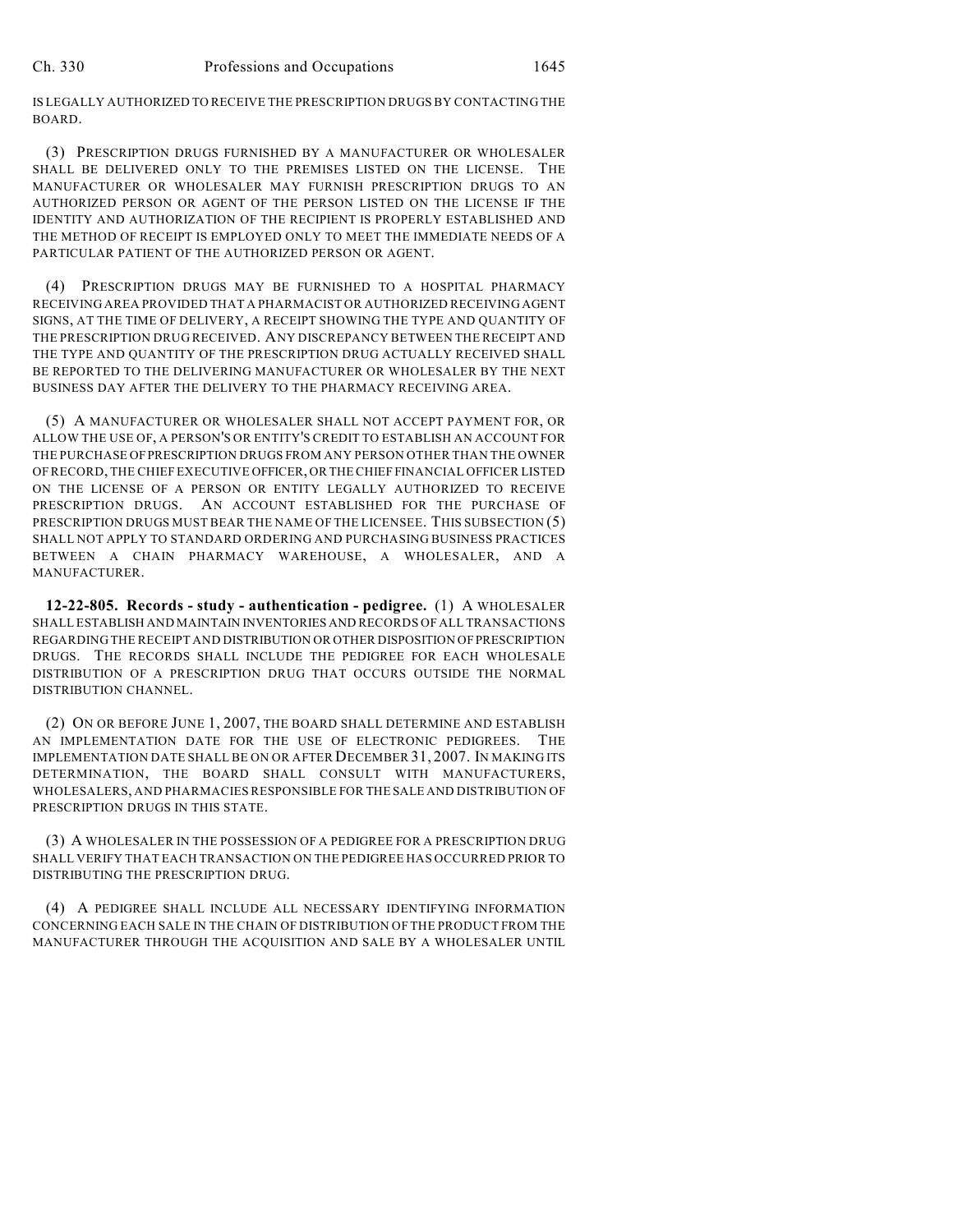FINAL SALE TO A PHARMACY OR OTHER PERSON DISPENSING OR ADMINISTERING THE PRESCRIPTION DRUG. THE PEDIGREE SHALL INCLUDE, AT A MINIMUM:

(a) THE NAME, ADDRESS, TELEPHONE NUMBER, AND, IF AVAILABLE, THE ELECTRONIC MAIL ADDRESS OF EACH OWNER OF THE PRESCRIPTION DRUG AND EACH WHOLESALER OF THE DRUG;

(b) THE NAME AND ADDRESS OF EACH LOCATION FROM WHICH THE PRESCRIPTION DRUG WAS SHIPPED, IF DIFFERENT FROM THAT OF THE OWNER;

(c) THE TRANSACTION DATES;

(d) CERTIFICATION THAT EACH RECIPIENT HAS AUTHENTICATED THE PEDIGREE;

(e) THE NAME OF THE PRESCRIPTION DRUG;

(f) THE DOSAGE FORM AND STRENGTH OF THE PRESCRIPTION DRUG;

(g) THE SIZE AND NUMBER OF CONTAINERS;

(h) THE LOT NUMBER OF THE PRESCRIPTION DRUG; AND

(i) THE NAME OF THE MANUFACTURER OF THE FINISHED DOSAGE FORM.

(5) A PURCHASER OR WHOLESALER SHALL MAINTAIN EACH PEDIGREE FOR THREE YEARS FROM THE DATE OF THE SALE OR TRANSFER OF THE PRESCRIPTION DRUG AND SHALL MAKE THE PEDIGREE AVAILABLE FOR INSPECTION OR USE WITHIN FIVE BUSINESS DAYS UPON THE REQUEST OF AN AUTHORIZED LAW ENFORCEMENT OFFICER.

(6) THIS SECTION SHALL NOT APPLY TO A RETAIL PHARMACY OR CHAIN PHARMACY WAREHOUSE IF THE RETAIL PHARMACY OR CHAIN PHARMACY WAREHOUSE DOES NOT ENGAGE IN THE WHOLESALE DISTRIBUTION OF PRESCRIPTION DRUGS.

(7) THE BOARD SHALL ADOPT RULES AS NECESSARY FOR THE IMPLEMENTATION OF THIS PART 8.

**12-22-806. Penalty.** (1) A PERSON WHO ENGAGES IN THE WHOLESALE DISTRIBUTION OF PRESCRIPTION DRUGS IN VIOLATION OF THIS PART 8 SHALL BE SUBJECT TO A PENALTY OF UP TO FIFTY THOUSAND DOLLARS.

(2) A PERSON WHO KNOWINGLY ENGAGES IN THE WHOLESALE DISTRIBUTION OF PRESCRIPTION DRUGS IN VIOLATION OF THIS PART 8 SHALL BE SUBJECT TO A PENALTY OF UP TO FIVE HUNDRED THOUSAND DOLLARS.

**SECTION 2. Appropriation.** (1) In addition to any other appropriation, there is hereby appropriated, out of any moneys in the division of registrations cash fund created in section 24-34-105 (2) (b) (I), Colorado Revised Statutes, not otherwise appropriated, to the department of regulatory agencies, for allocation to the executive director's office, for legal services, for the fiscal year beginning July 1,